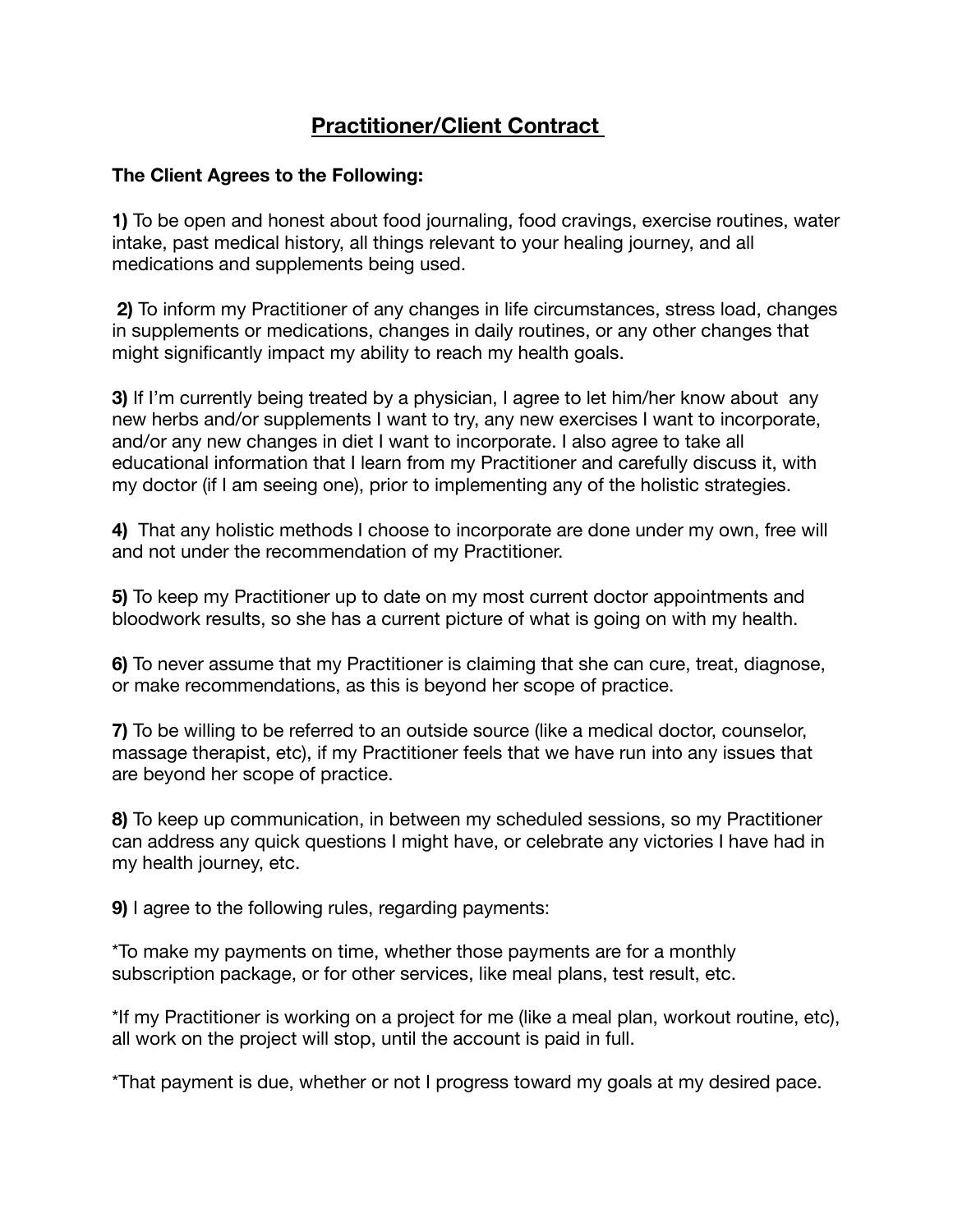**10)** I understand that my Practitioner is not going to be constantly glued to her smart device and will respond to my messages within her normal business hours of Monday-Friday 12pm-5pm. I understand that any responses from her outside of those business hours are an exception and not the rule.

**11)** I understand that failure to comply with any of these terms will directly impact my success, in reaching my goals and may result in the termination of my contract with my Practitioner.

**12)** Due to copyright laws and legal ramifications, I agree that I will not share the PDFs and videos, created by AntiParasiticMamma, with anyone else. I understand that the videos and PDFs that AntiParasiticMamma shares with me are only for paying clients.

# **The Practitioner Agrees to the Following:**

**1)** To honor my client's unique story and to give my client my full attention, in our sessions together.

**2)** To keep everything in our sessions confidential and to give my client a listening ear that is free of judgment.

**3)** To remain open to constructive criticism and to provide a safe space for the client to express feelings of hurt, even if those feelings may be about something that I have said,

**4)** To give 100% support to my clients on their health journey and to provide them with the education needed to empower them to heal their bodies, holistically.

**5)** To check in with my client at least once per week, during my normal business hours of Monday-Friday 12pm-5pm, by voice message or text (apart from our scheduled sessions together), to see how their week is going and to offer encouragement. Any check-ins with my client outside of my normal business hours are an exception and not the rule.

**6)** To return a client's message, as soon as possible, during my normal business hours of Monday-Friday 12pm-5pm. Any check-ins with my client outside of my normal business hours are an exception and not the rule (unless there is a dire circumstance, client messages are returned within 48 hours, or less).

**7)** To never claim to cure, treat, diagnose, as this is beyond my scope of practice.

**8)** To refer you to outside sources (like a medical doctor, counselor, massage therapist, etc), when we run into any issues that are beyond my scope of practice.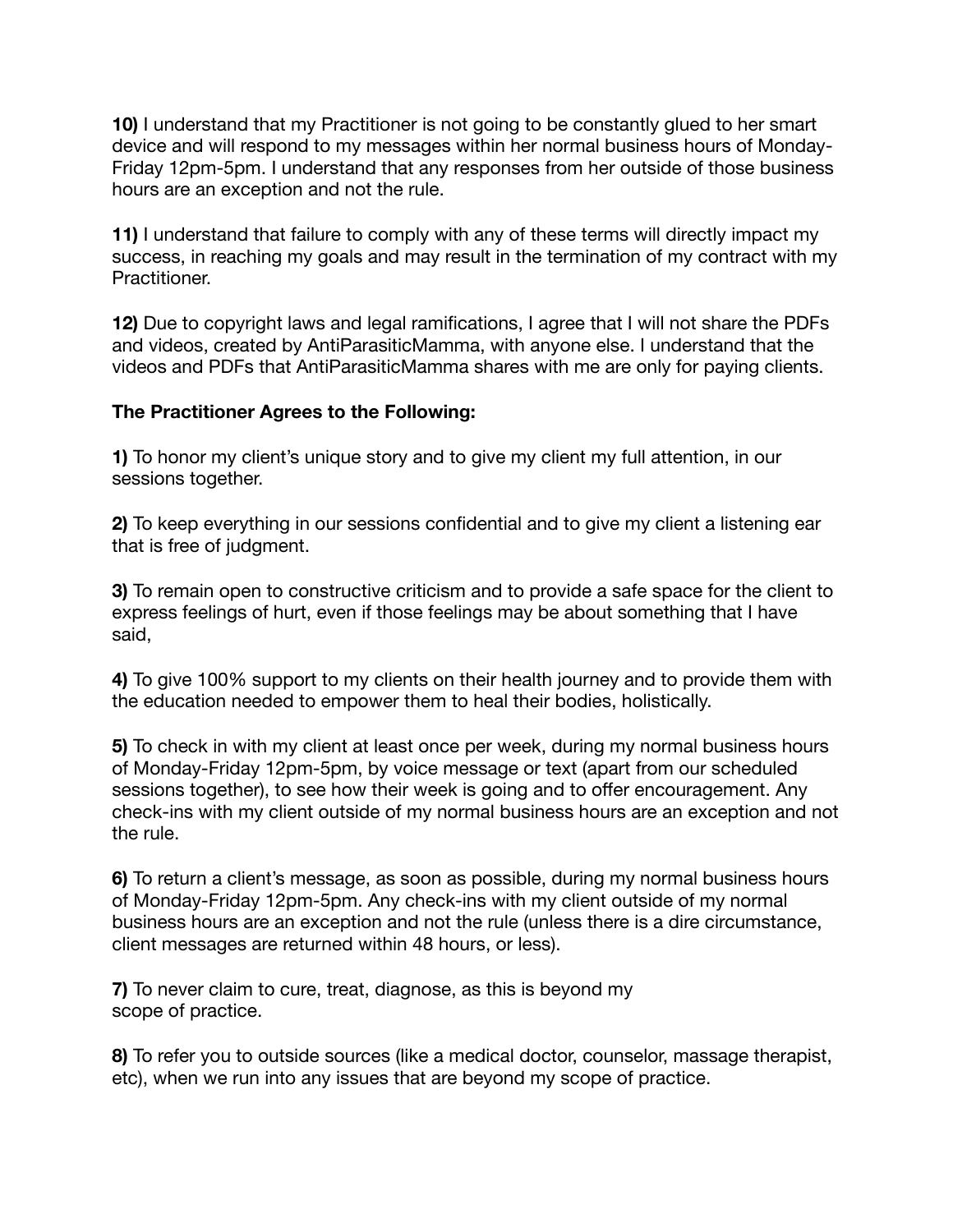**9)** To do everything in my power to provide my clients with all the latest holistic educational materials & tools necessary to help them succeed in meeting their health goals (by way of meal plans, tailored workouts, daily schedules, educational videos & materials, etc).

# **The intent of this contract is to help the client to achieve the following health goals:**

\_\_\_\_\_\_\_\_\_\_\_\_\_\_\_\_\_\_\_\_\_\_\_\_\_\_\_\_\_\_\_\_\_\_\_\_\_\_\_\_\_\_\_\_\_\_\_\_\_\_\_\_\_\_\_\_\_\_\_\_\_\_\_\_\_\_\_\_\_\_\_\_

\_\_\_\_\_\_\_\_\_\_\_\_\_\_\_\_\_\_\_\_\_\_\_\_\_\_\_\_\_\_\_\_\_\_\_\_\_\_\_\_\_\_\_\_\_\_\_\_\_\_\_\_\_\_\_\_\_\_\_\_\_\_\_\_\_\_\_\_\_\_\_\_

\_\_\_\_\_\_\_\_\_\_\_\_\_\_\_\_\_\_\_\_\_\_\_\_\_\_\_\_\_\_\_\_\_\_\_\_\_\_\_\_\_\_\_\_\_\_\_\_\_\_\_\_\_\_\_\_\_\_\_\_\_\_\_\_\_\_\_\_\_\_\_\_

\_\_\_\_\_\_\_\_\_\_\_\_\_\_\_\_\_\_\_\_\_\_\_\_\_\_\_\_\_\_\_\_\_\_\_\_\_\_\_\_\_\_\_\_\_\_\_\_\_\_\_\_\_\_\_\_\_\_\_\_\_\_\_\_\_\_\_\_\_\_\_\_

\_\_\_\_\_\_\_\_\_\_\_\_\_\_\_\_\_\_\_\_\_\_\_\_\_\_\_\_\_\_\_\_\_\_\_\_\_\_\_\_\_\_\_\_\_\_\_\_\_\_\_\_\_\_\_\_\_\_\_\_\_\_\_\_\_\_\_\_\_\_\_\_

At the end of the contract, the Practitioner and client can re-asses these goals, to determine if the client has other goals that he/she wants to address.

# **Please put a check mark next to the Monthly Subscription Package you are choosing:**

# **\*Option One - 30 minutes of my time each month**

- \_\_\_ 6 month subscription \$38.99 (180 minutes of my time spread out over a 6 month time period)
- \_\_\_ 9 month subscription \$37.99 (270 minutes of my time spread out over a 9 month time period)
- \_\_\_ 12 month subscription \$36.99 (360 minutes of my time spread out over a 12 month time period)

# **\*Option Two - 45 minutes of my time each month**

- \_\_\_ 6 month subscription \$58.99 (270 minutes of my time spread out over a 6 month time period)
- \_\_\_ 9 month subscription \$57.99 (405 minutes of my time spread out over a 9 month time period)
- \_\_\_ 12 month subscription \$56.99 (540 minutes of my time spread out over a 12 month time period)

# **\*Option Three - 60 minutes of my time each month**

- \_\_\_ 6 month subscription \$78.99 (360 minutes of my time spread out over a 6 month time period)
- \_\_\_ 9 month subscription \$77.99 (540 minutes of my time spread out over a 9 month time period)
- \_\_\_ 12 month subscription \$76.99 (720 minutes of my time spread out over a 12 month time period)